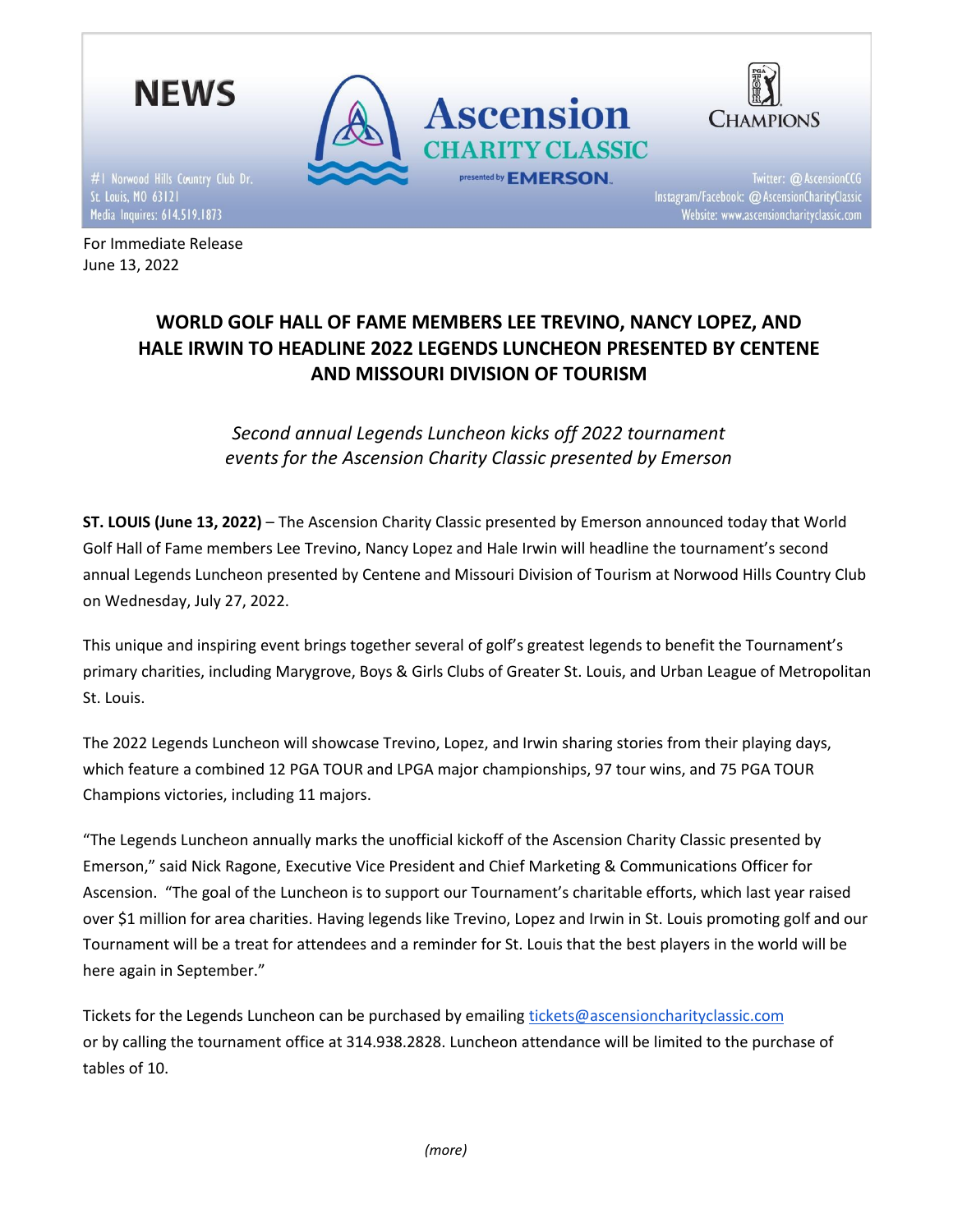*2022 Legends Luncheon Page 2 6/13/2022*

"The Missouri Division of Tourism's support for the Legends Luncheon and the Ascension Charity Classic presented by Emerson is just one way that we showcase great experiences in our state," said Missouri Division of Tourism Director Stephen Foutes. "We are excited to have these iconic golfers in our state, and to welcome fans for a thrilling weekend of golf in St. Louis."

No stranger to St. Louis, Trevino won the St. Louis Classic at Norwood Hills in 1972, the last professional tournament played at the 100-year-old course before last year's inaugural Ascension Charity Classic.

Trevino is arguably one of the best ball-strikers golf has ever seen. A natural performer, the Texas native shaped a very original path to the top of the sport. Entirely self-taught at first, Trevino became a golf professional in 1960 after a four-year stint in the Marines, and took his first job working as an assistant in El Paso, TX, before joining the professional golf circuit in 1966.

During his career, Trevino won 29 PGA TOUR titles, including six major championships: the U.S. Open twice (1968, 1971), back-to-back British Opens in 1971 and 1972, and the PGA Championship in 1974 and 1984, his final TOUR victory came at age 44. He also won 29 PGA TOUR Champions tournaments $\downarrow$ ranked third all-time $\downarrow$ four of them majors. Trevino won the Vardon Trophy for low scoring average five times, and was named PGA Player of the Year and the Associated Press and *Sports Illustrated's* Athlete of the Year in 1971.

Lopez grew up in Roswell, New Mexico, where she won the state amateur when she was 12, two U.S. Girls' Junior titles, an NCAA title, and, in 1975, she finished second in the U.S. Women's Open. Lopez accomplished all of this before turning professional in 1978.

During her first full year on the LPGA Tour, Lopez won nine tournaments, including five in a row, and was named LPGA Rookie of the year, LPGA Player of the Year, and was the recipient of the Vare Trophy given to the LPGA Tour player with the lowest scoring average of the season. Lopez is the only player to win all three awards in the same season.

Over the course of her professional career Lopez received LPGA Tour Player of the Year honors a total of four times (1978, 1979, 1985, 1988) and the Vare Trophy three times. With 48 career LPGA victories, including three majors, Lopez is considered one of the greatest female golfers of all time and one of the game's all-time greats.

Irwin, a Missouri native, is one of the most accomplished PGA TOUR Champions players of all time. His 45 wins rank first on Tour, and he holds the No. 2 position on the Tour's career money list. The two-time Charles Schwab Cup winner recorded 20 titles on the PGA TOUR, including three U.S. Open Championship victories.

Irwin grew to love the game of golf at an early age from his father. Hale first broke 70 at age 14. At that time, the Irwin family relocated to Boulder, Colorado, where Irwin began to star at the prep level in golf, football, and